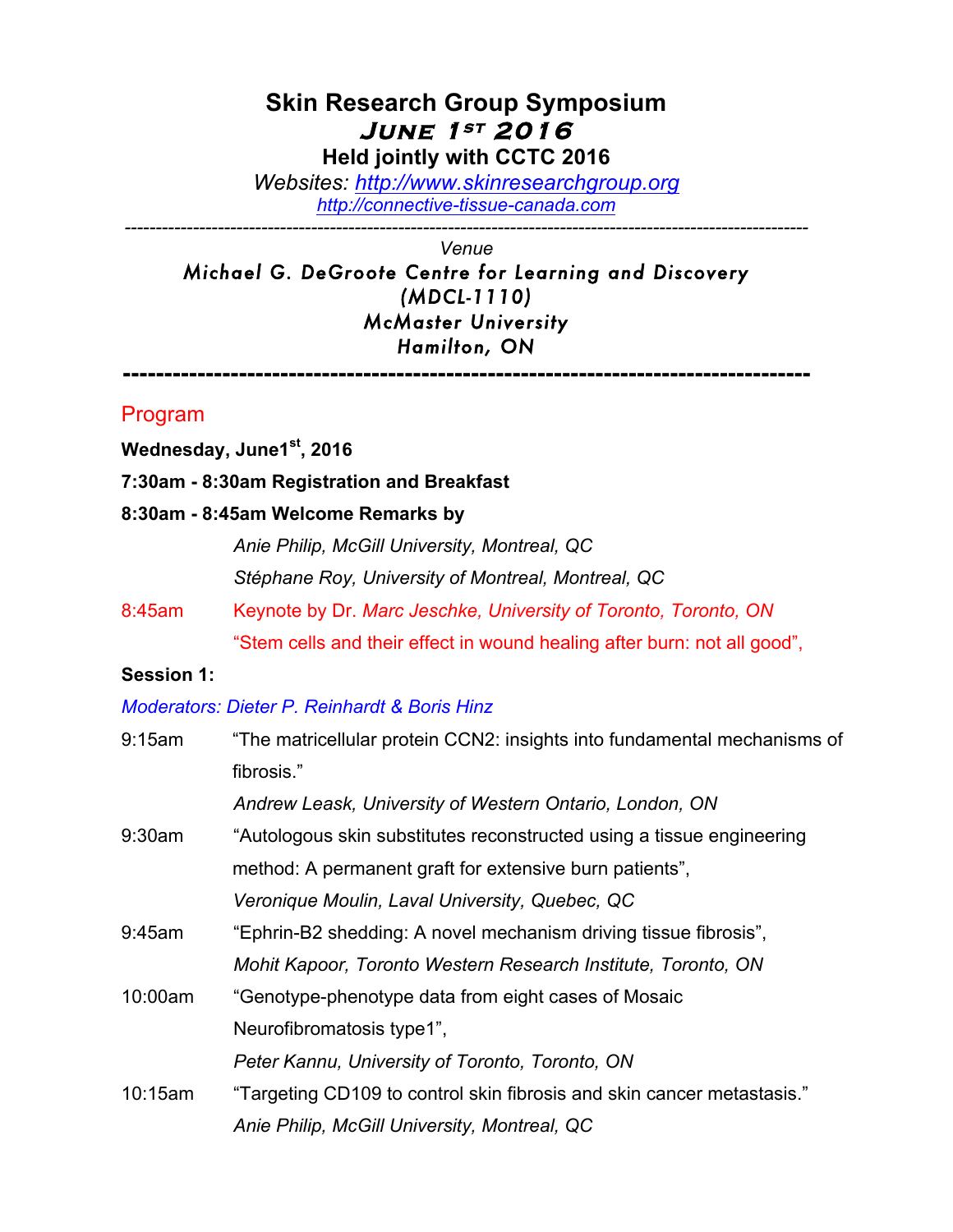#### 10:31am – 10:45am COFFEE BREAK

### **Session 2:**

# *Moderators: Andrew Leask & Veronique Moulin*

| 10:45am | "Myofibroblast – Macrophage interactions in tissue repair",             |
|---------|-------------------------------------------------------------------------|
|         | Boris Hinz, University of Toronto, Toronto, ON                          |
| 11:00am | "Wound repair mediated by tissue-engineered constructs comprising       |
|         | human adipose-derived stem/stromal cells",                              |
|         | Julie Fradette, Laval University, Quebec, QC                            |
| 11:15am | "Anti-inflammatory properties of CD109 in the skin: role of NF-kappaB   |
|         | pathway inhibition."                                                    |
|         | Kenneth W Finsson, McGill University, Montreal, QC                      |
| 11:30am | "Reliability and Accuracy of a Wound Measurement App."                  |
|         | Sheila Wang, McGill University, Montreal, QC                            |
| 11:45am | "Fibulin-4 and LTBP-4 are critical players in elastic fiber formation." |
|         | Dieter P. Reinhardt, McGill University, Montreal, QC                    |

12:01pm – 1:00pm LUNCH BREAK (in the foyer outside of room 1110)

#### **Session 3:**

## *Moderators: Julie Fradette & Kenneth W Finsson*

| 1:00 <sub>pm</sub> | "The axolotl: a model of inspiration for tissue regeneration research", |  |  |
|--------------------|-------------------------------------------------------------------------|--|--|
|                    | Stéphane Roy, University of Montreal, Montreal, QC                      |  |  |
| $1:15$ pm          | "Integrin-linked kinase and redox state in keratinocytes."              |  |  |
|                    | Lina Dagnino, Western University, London, ON                            |  |  |
| 1:30 <sub>pm</sub> | "Fibulin4 is a chaperon for the structure and function of latent        |  |  |
|                    | transforming growth factor beta binding protein 4 (LTBP-4)."            |  |  |
|                    | Valentin Nelea, McGill University, Montreal, QC                         |  |  |

#### **Student Presentations:**

## *Moderators: Mohit Kapoor & Veronique Moulin*

| $1:45$ pm          | "Targeting TGF-beta Pathway in Squamous Cell Carcinoma."           |  |
|--------------------|--------------------------------------------------------------------|--|
|                    | Shufeng Zhou, McGill University, Montreal, QC                      |  |
| $1:55$ pm          | "Role of fibrillin-1 fragments in bone remodeling."                |  |
|                    | Muthu Lakshmi Muthu, McGill University, Montreal, QC               |  |
| 2:05 <sub>pm</sub> | "Smads are differentially regulated in axolot llimb regeneration." |  |
|                    | Jean-François Denis, University of Montreal, Montreal, QC          |  |